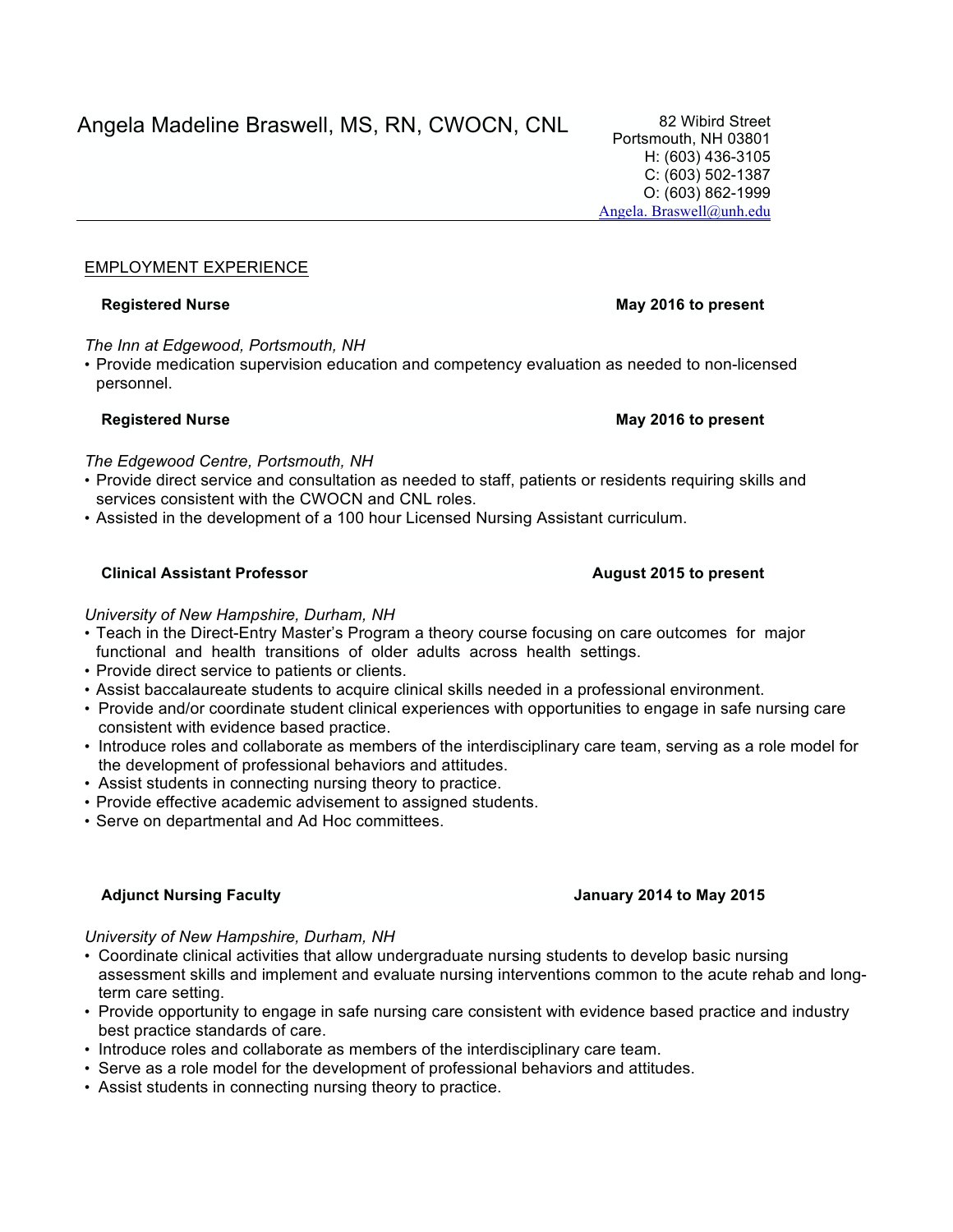## **Wound Nurse/Dementia Program Coordinator/Nursing Student Coordinator**

## **January 2008 to August 2015**

## *The Edgewood Centre, Portsmouth, NH*

- Supervise and direct licensed nursing staff in the prevention of and the assessment and management of alterations in skin integrity.
- Collaborate with outside agencies, providers, resident, and staff to determine appropriate and cost effective treatment in keeping with individualized resident plan of care.
- Develop, document and implement nursing policies and protocols in keeping with best practice standards.
- Evaluate continence, hygiene, ostomy and wound care prevention and treatment products and implement facility wide changes determined beneficial in both cost and resident quality of life.
- Facilitate weekly Skin Team and Monthly Dementia Program interdisciplinary meetings.
- Coordinate facility initiatives, policies and procedures, and guidelines into a comprehensive Dementia Program.
- Co-authored and provide 8-hour Dementia Specialist Training to all staff.
- Implement and evaluate facility quality improvement initiatives.
- Provide continuing education and competency based training to licensed nursing and non-nursing staff.
- Certified Trainer for an 8-hour caregiver and 16-hour nursing supervisor program "Coaching Approach to Communication".
- Serve as liaison between The Edgewood Centre and The University of New Hampshire Department of Nursing.

## **Hospice Nurse October 2006 to January 2008**

*Seacoast Hospice, Exeter, NH*

- Worked independently to provide oversight and direct client care at end-of-life; includes knowledge of Medicare Hospice Benefit.
- Collaborated with multidisciplinary team, client physician, and residential care facilities to maintain joint plan of care.
- Educated clients, their families, and facility staff regarding physical changes and psycho-social needs of clients at end-of-life.
- Supervised licensed nursing assistants in daily care of clients, document client/family satisfaction with care.

## **Staff Nurse August 2001 to October 2006**

## *The Edgewood Centre, Portsmouth, NH*

- Provided nursing care within a 156 bed skilled and residential nursing facility
- educational and clinical development.
- Collaborated with nurse manager to provide personalized medical, psychological, and social care on a 50 bed Alzheimer's/dementia unit.
- Collaborated with rehabilitation staff, social services, and other members of the healthcare team to maximize resident functioning and promote resident well-being.
- Supervised and educate licensed nursing assistants to ensure that the care being delivered promotes resident highest level of function and dignity.
- Educated both residents and families about medical diagnoses, medication purpose, compliance, and side effects.

## **Medical/Oncology Nurse May 2001 to August 2001**